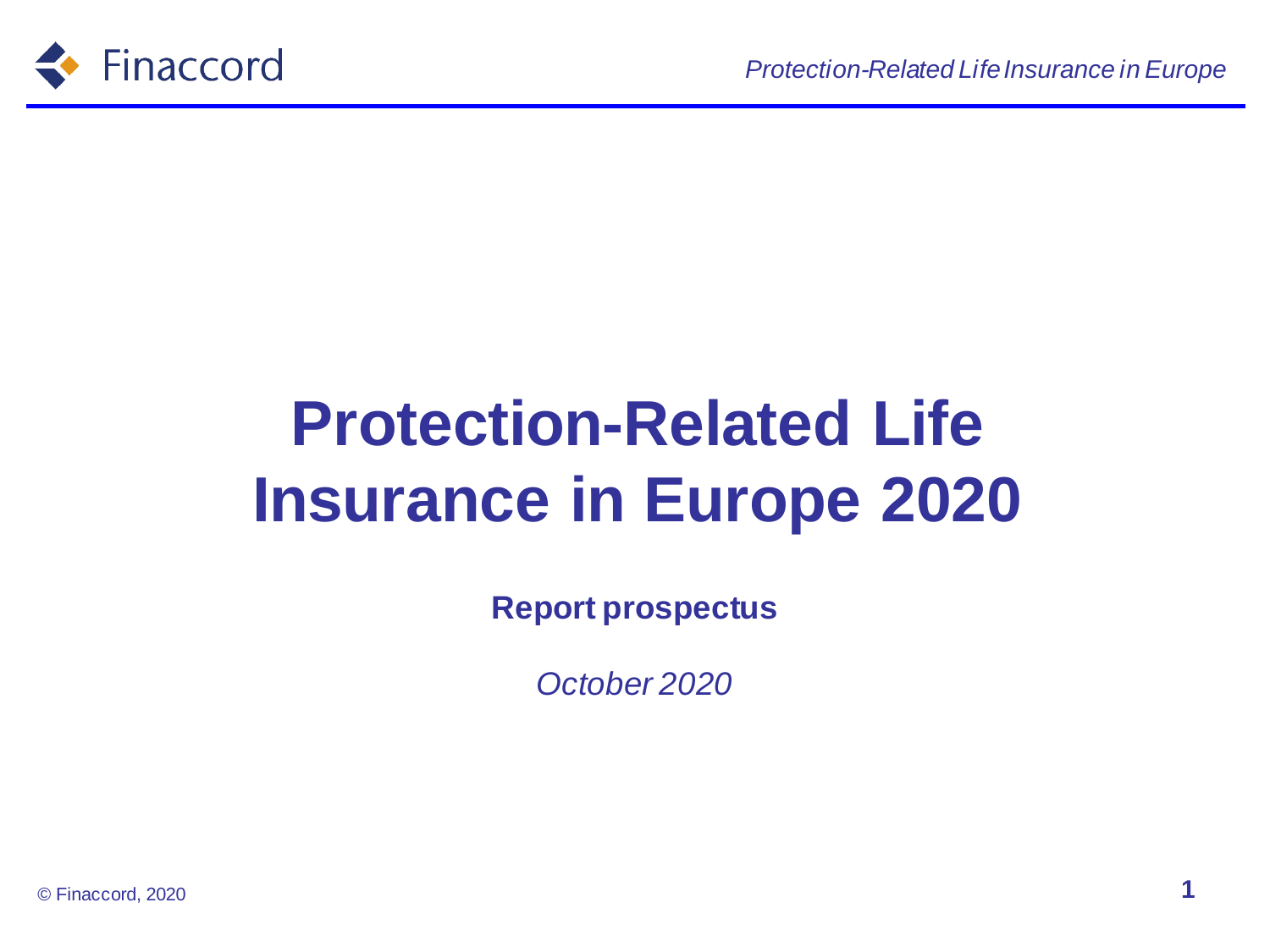

#### **Prospectus contents**

|                                               | Page      |
|-----------------------------------------------|-----------|
| What is the research?                         | 3         |
| What is the rationale?                        | 4         |
| What methodology has been used?               | 5         |
| How do the organisations surveyed break down? | 6         |
| What is the report structure?                 |           |
| What are the key features of the research?    | 8         |
| How can the PartnerBASE be used?              | 9         |
| What are some of the key findings?            | $10 - 13$ |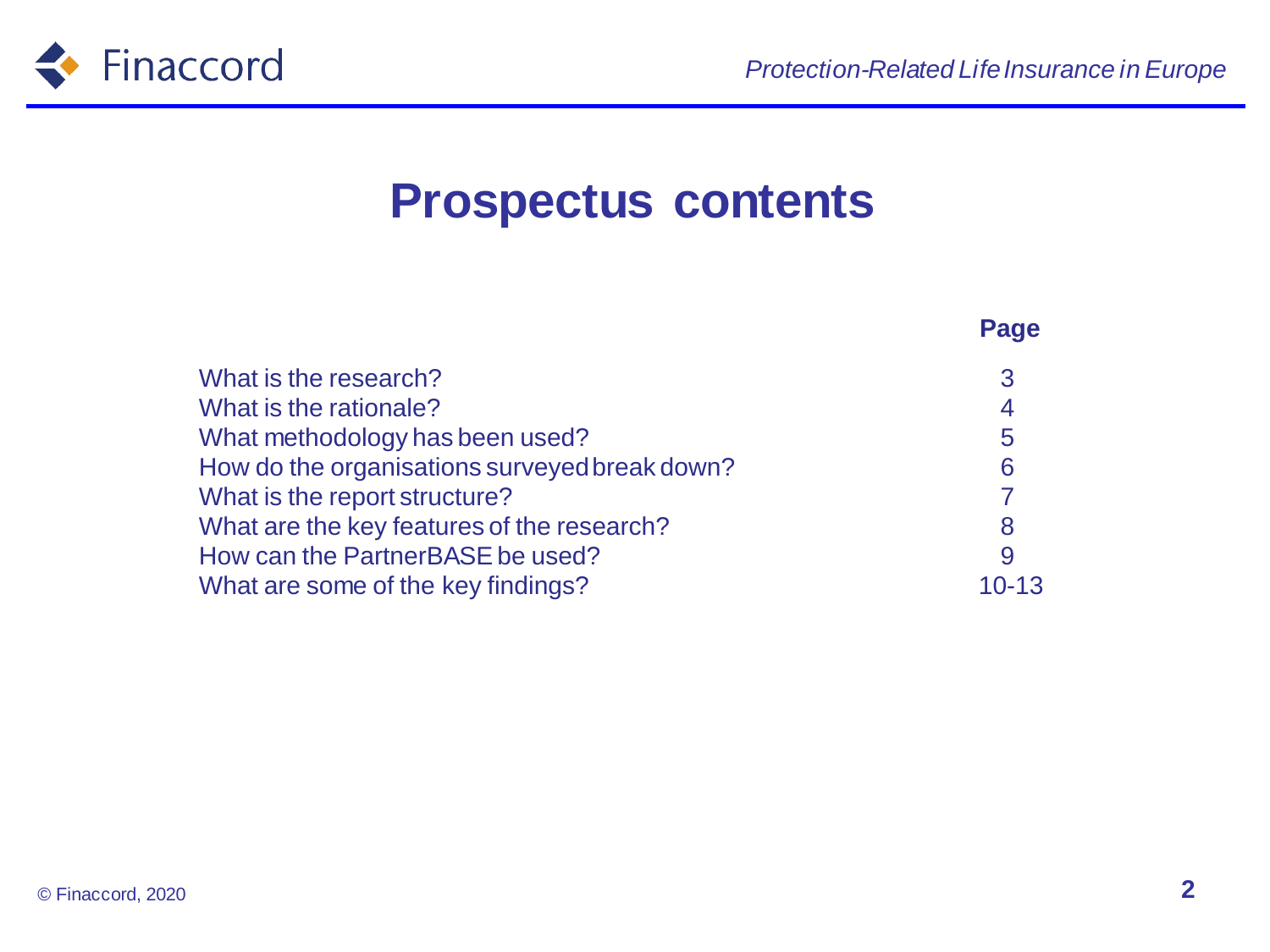

#### **What is the research?**

- This report is about the market for protection-related life insurance in **ten countries**: Belgium, France, Germany, Italy, the Netherlands, Poland, Spain, Switzerland, Turkey and the UK.
- For **2015, 2019 and with a forecast for 2023**, the study segments the market in each country into five product types:
	- ❖ risk life;
	- ❖ stand-alone critical illness;
	- ❖ stand-alone income protection;
	- ❖ funeral expenses / over-50s life insurance;
	- ❖ key person cover.
- For each product type, total premiums are shown:
	- $\div$  for individual and group cover;
	- ❖ and for individual risk life premiums, split between policies with and without riders.
- It includes a distribution analysis based on **a survey of over 2,200 organisations** across the ten countries, showing:
	- ❖ how many distribute each of the five product types;
- ❖ and for each scheme, who are the underwriter and intermediary partners, thus showing **which insurers are most active** in each market.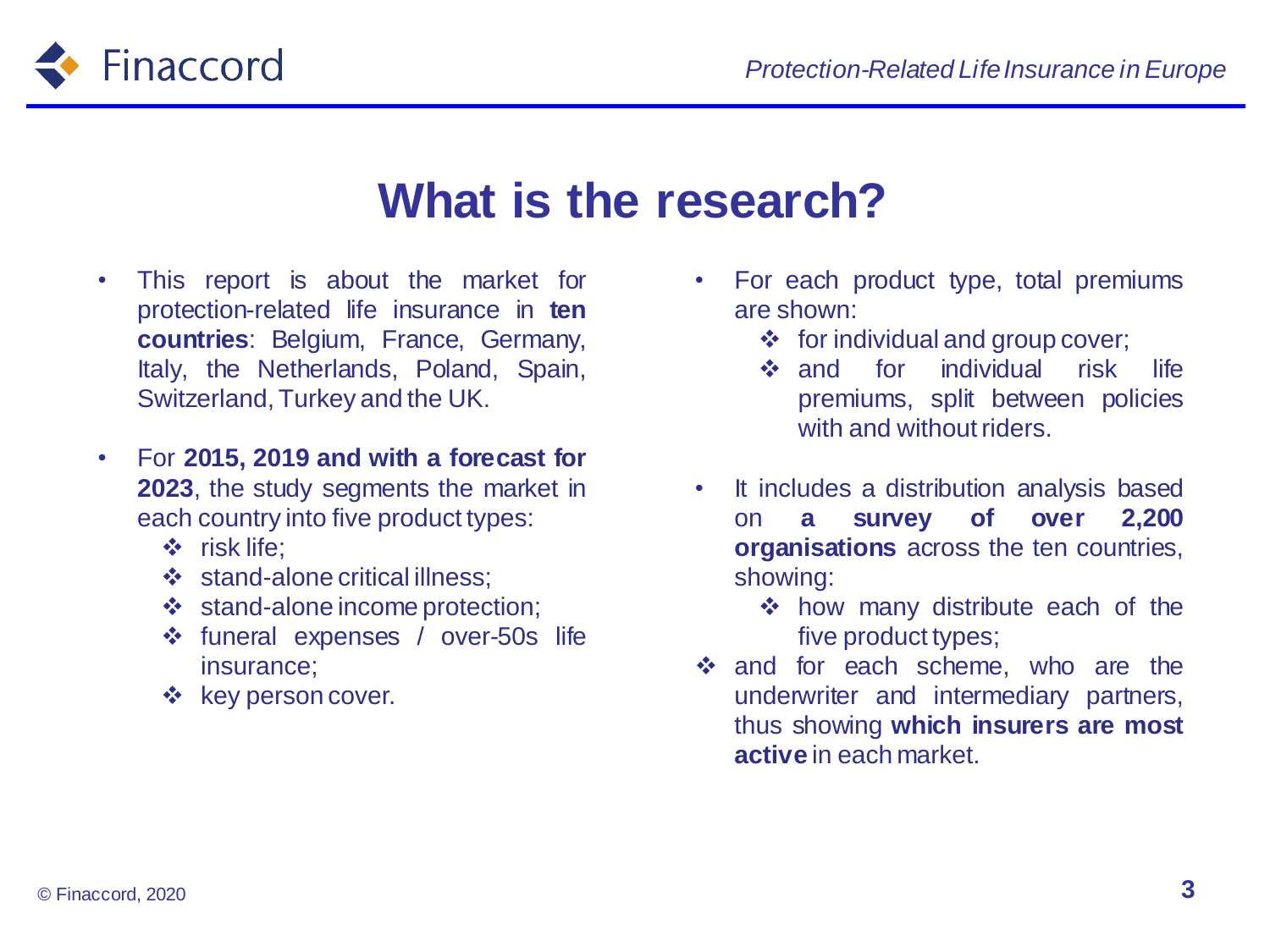



### **What is the rationale?**

- Protection-related life insurance represents a large and growing market: premiums from these products across the ten countries investigated for this report were worth around **EUR 50 billion** in 2019 and were growing (in nominal terms) in all of them;
- Finaccord's **unique segmentations allow for detailed understanding and comparison**: regulatory data published across these countries is limited and inconsistent, typically not differentiating between investment and protection-related cover, or between stand-alone and creditor-linked cover;
- the nature of protection-related life insurance varies from country to country, producing a series of markets with very different characteristics which are clearly shown by this report;
- one of the key features of the report is its PartnerBASE™ dataset, which details **distribution arrangements across 2,203 organisations** for the five protection-related life insurance products;
- additional commentary identifies **key brokers** in each market, competitors making use of Insurtech, and the degree to which **impairedlife insurance products** exist in each market.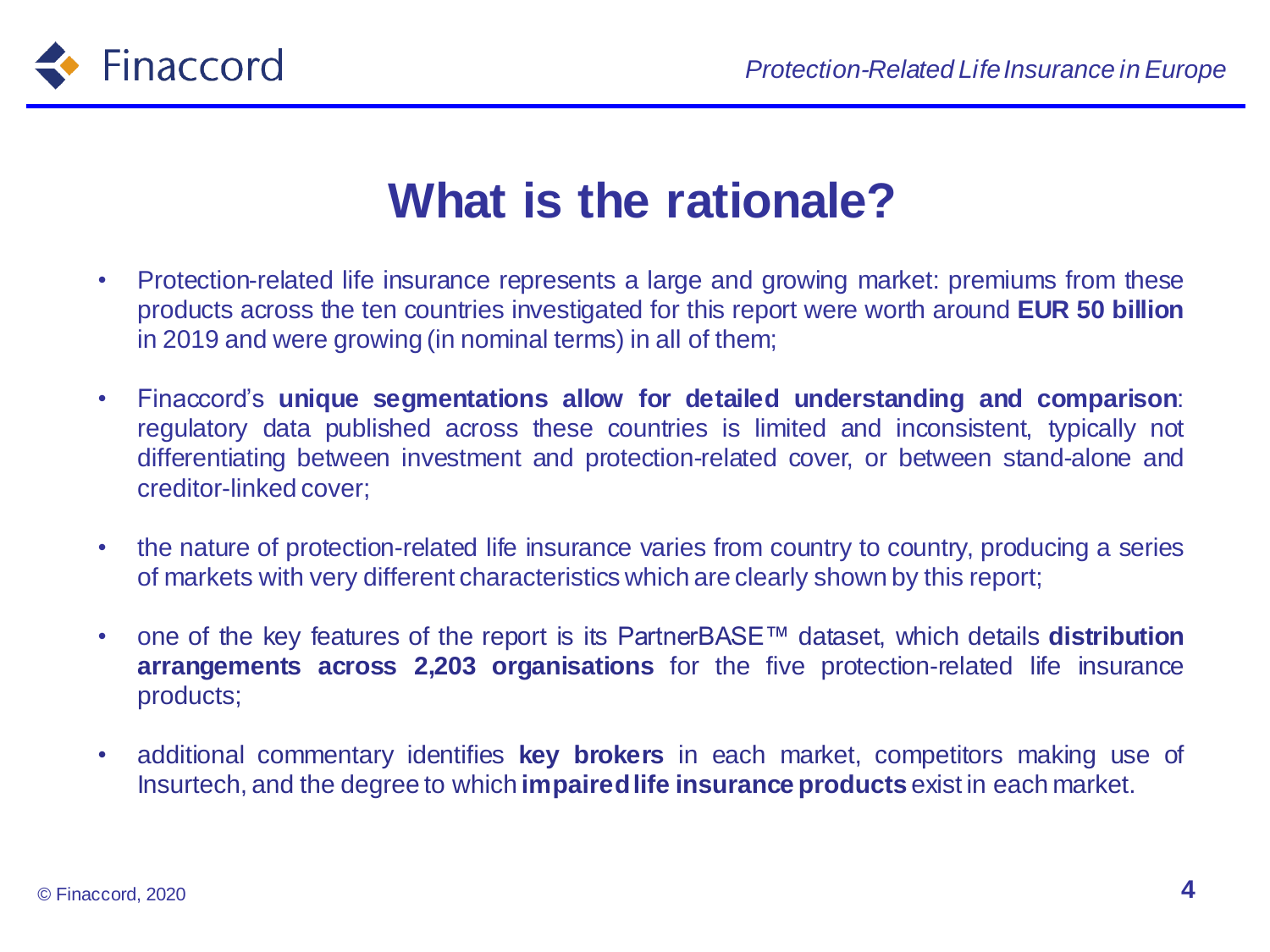

#### **What methodology has been used?**

- A primary research program was carried out in 2020 for each country, covering 2,203 organisations to ascertain, for each of five product types if they distribute these policies; if so, what operating model is used (e.g. external underwriter, external broker, captive underwriter etc.) and who their insurance partner(s) is / are;
- Organisations studied comprise automotive clubs, banking organisations, coalition loyalty / frequent flyer programs, funeral providers, insurers, online aggregators, professional associations, retailers, sharing economy entities, trade associations and trade unions;
- The market data for this publication has been built up by means of a data model that includes the following elements:
	- regulatory data and other external data sources, such as company financial reports;
	- modelling based on the mix of products found to be distributed in the market;
	- consultation with experts in protection-related life insurance in order to understand more about the prevailing trends in each market segment.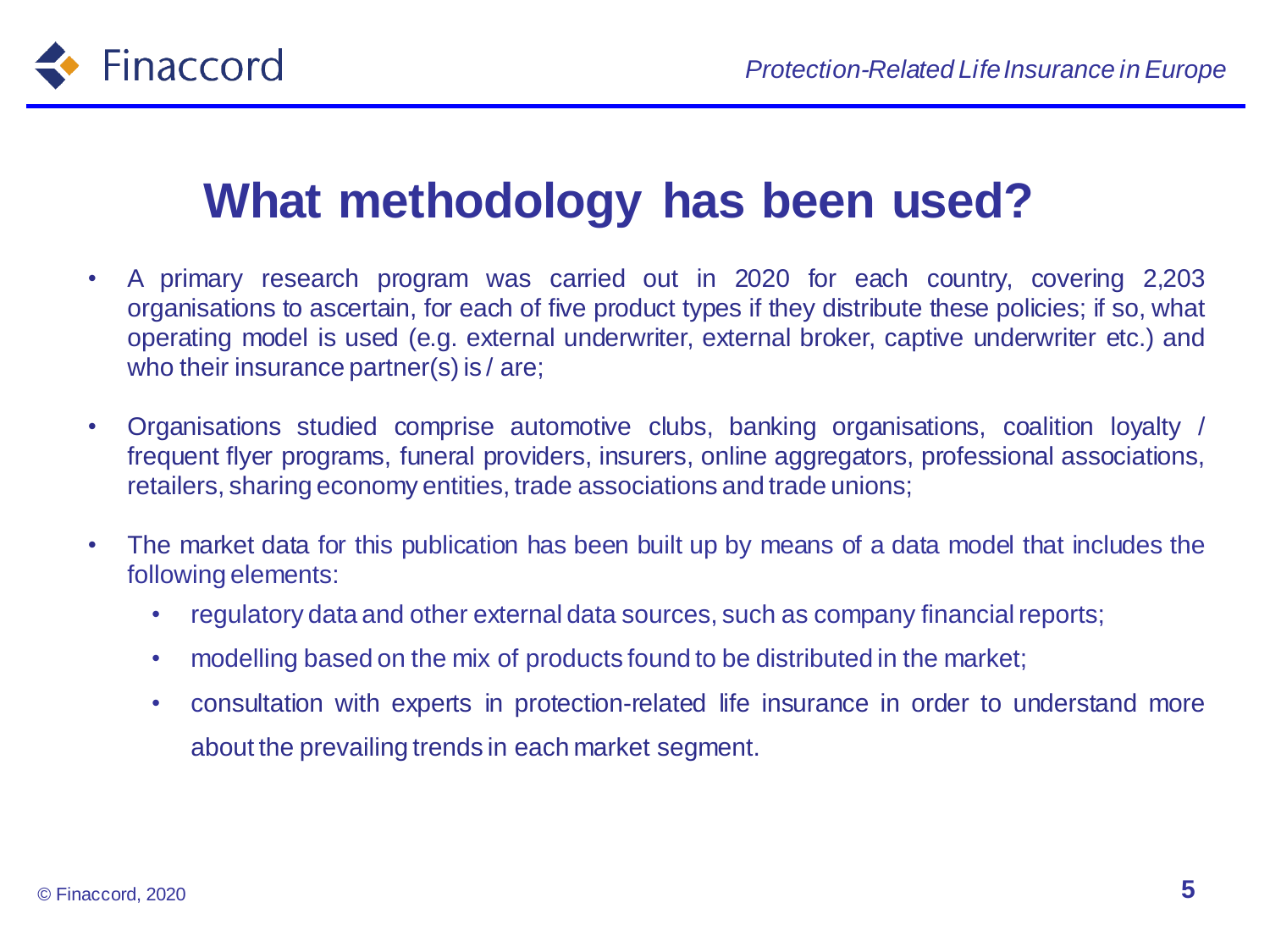

#### **How do the organisations surveyed break down?**

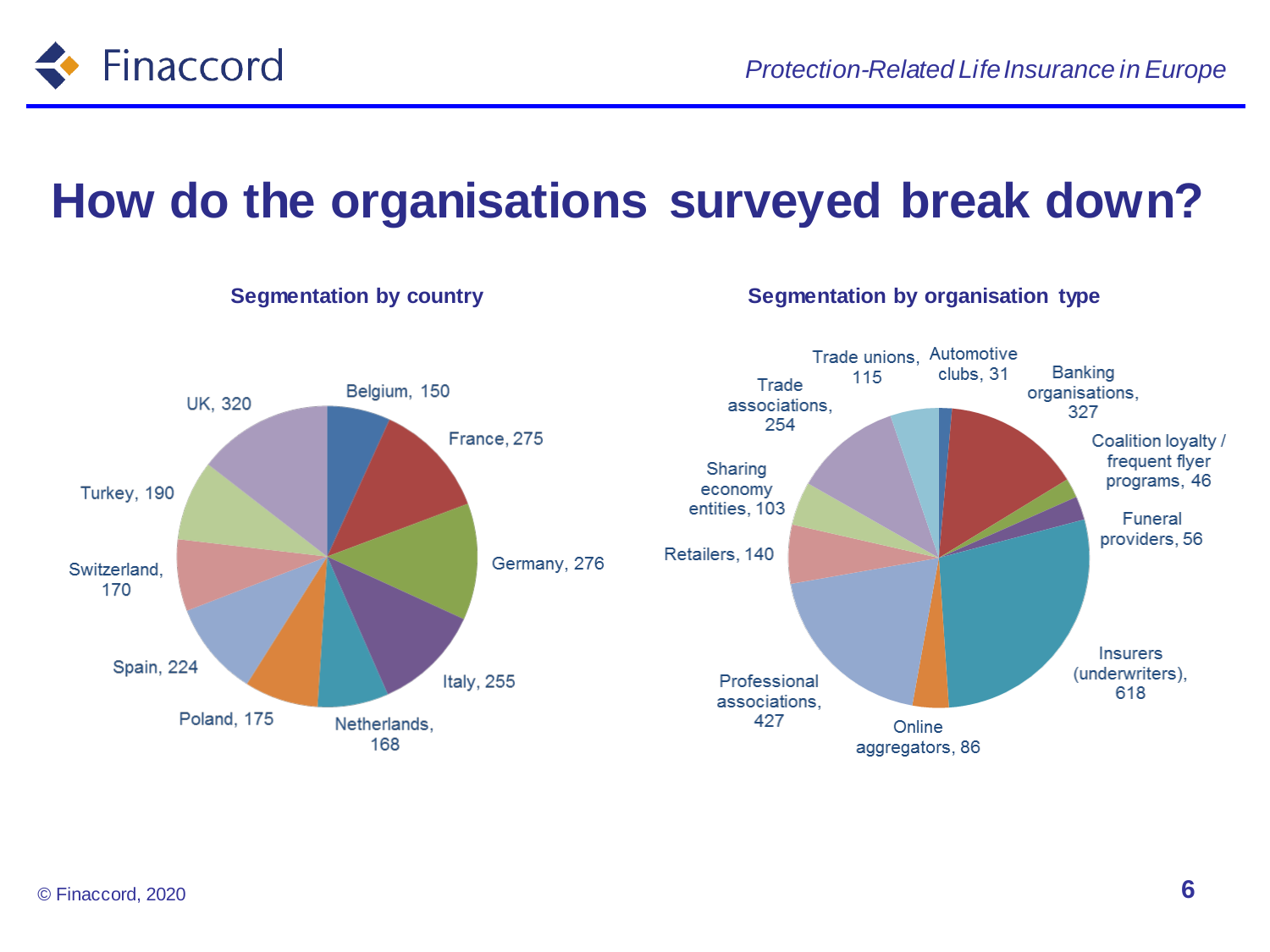

## **What is the report structure?**

*Executive Summary:* provides a concise evaluation of the report's principal findings.

*Introduction:* discusses rationale, research methodology, sample breakdown and definitions.

*Overview:* a comparative overview for all ten countries of the metrics contained in each country chapter.

*Specific country chapters (ten):* for each of the countries covered, analysis is provided of the size and segmentation of the value of the market for protection-related life insurance from 2015 to 2019, and of distribution arrangements for the five product types across the organisations surveyed.

These chapters also identify leading underwriters and intermediaries in each market and conclude with forecasts for the likely size, growth in size and segmentation of the market from 2019 to 2023.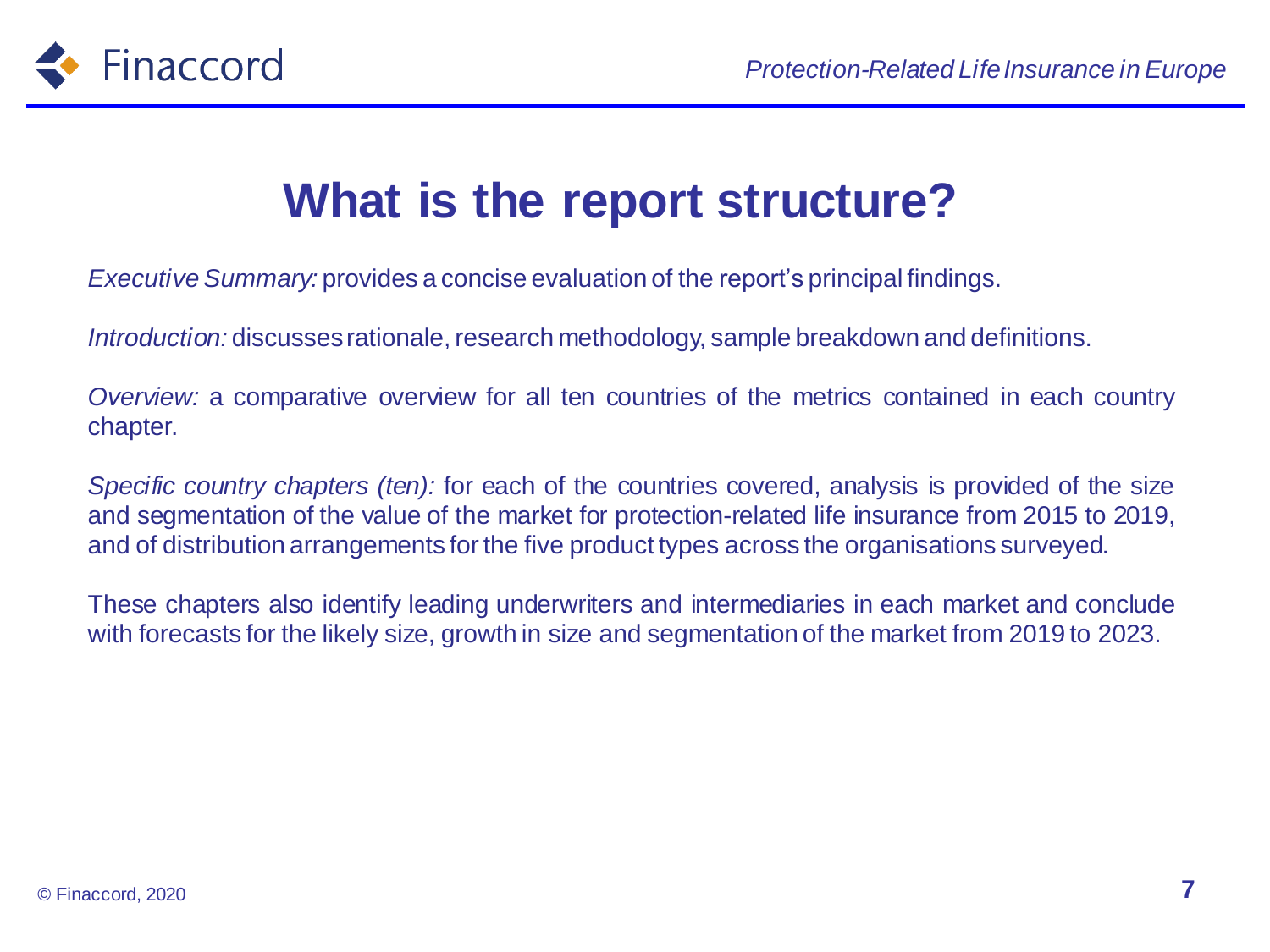

### **What questions does the research answer?**

This report delivers crucial insights, helping identify opportunitiesby answering these questions:

• How much is each market worth, where is the fastest growth occurring, and what trends are expected?

*Finaccord quantifies the total market for protection-related life insurance in each country from 2015 to 2019, with a forecast to 2023;*

• Which products are most significant in each market?

*Finaccord segments each market into five product types, showing total premiums for each from 2015 to 2019, with a forecast to 2023, and further segments into individual and group products;*

• How are products distributed in each market?

*The accompanying PartnerBASE™ dataset logs 1,465 distribution arrangements identified by Finaccord, with analysis of the provision rate by product type, the operating model (e.g. whether organisations are working with underwriters or brokers, captives or independent partners), and by the type of distributor;*

• Who are the key players in each market?

*The PartnerBASE™ and report commentary identify which underwriters and intermediaries are most active in seeking distribution partnerships, and which are likely to be the largest players.*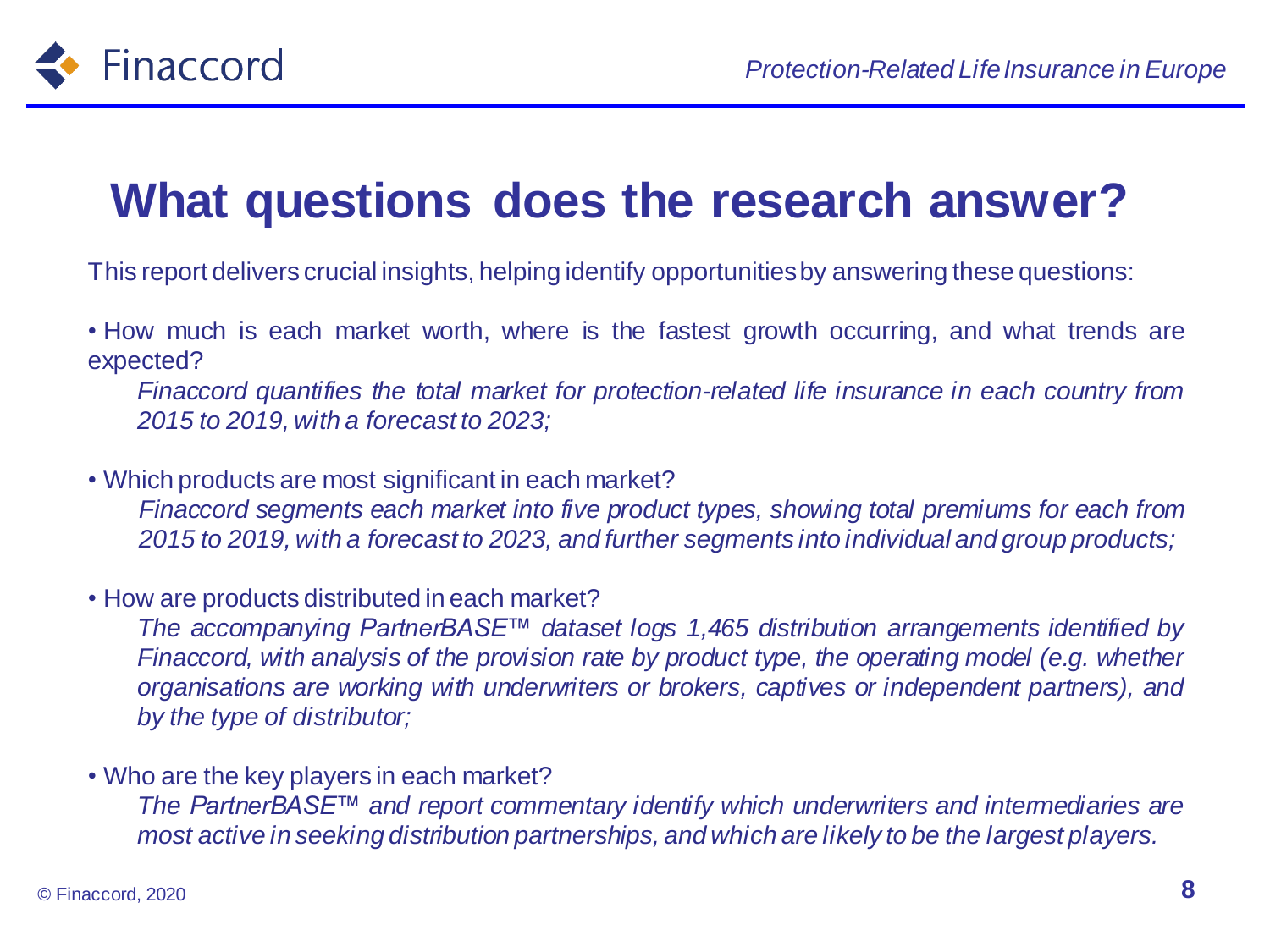

#### **How can the PartnerBASE be used?**

#### **Select country**

| Select country                        |                               |                       |                          |                                  |                                  |                            |                                   |                                                                 |  |  |
|---------------------------------------|-------------------------------|-----------------------|--------------------------|----------------------------------|----------------------------------|----------------------------|-----------------------------------|-----------------------------------------------------------------|--|--|
|                                       | Country                       |                       | <b>Organisation type</b> | <b>Organisation name</b>         | <b>Product type</b>              | <b>Product</b><br>offered? | Operating<br>model                | Partner(s)                                                      |  |  |
|                                       | Germany                       | Banking organisations |                          | Baden-<br>Württembergische Bank  | <b>Risk life</b>                 | Yes                        | External<br>underwriter           | Allianz Leben                                                   |  |  |
|                                       | <b>Italy</b>                  | Trade unions          |                          | Unione Italiana del<br>Lavoro    | Income protection                | Yes                        | External<br>underwriter           | UnipolSai                                                       |  |  |
|                                       | Belgium<br>Online aggregators |                       | Assurances.be            | Key person                       | <b>No</b>                        |                            |                                   |                                                                 |  |  |
|                                       | <b>UK</b>                     |                       | Insurers (underwriters)  | Aegon                            | Critical illness                 | Yes                        | Internal                          | Aegon                                                           |  |  |
|                                       | Turkey                        |                       | Trade associations       | Akışkan Gücü Derneği             | <b>Risk life</b>                 | <b>No</b>                  |                                   |                                                                 |  |  |
|                                       | France                        |                       | Insurers (underwriters)  | La France Mutualiste             | Funeral expenses/<br>over 50s    | Yes                        | Captive broker                    | Média Courtage                                                  |  |  |
|                                       | Switzerland                   |                       | Banking organisations    | Zürcher Kantonalbank             | <b>Risk life</b>                 | Yes                        | Multiple external<br>underwriters | AXA, Schweizerische<br>Mobiliar                                 |  |  |
| <b>Filter by</b><br>organisation type |                               |                       |                          | Look up specific<br>distributors | <b>Filter by product</b><br>type |                            | <b>Choose</b><br>operating model  |                                                                 |  |  |
| <b>Source: Finaccord PartnerBASE</b>  |                               |                       |                          |                                  |                                  |                            |                                   | <b>Identify insurance</b><br>underwriters and<br><b>brokers</b> |  |  |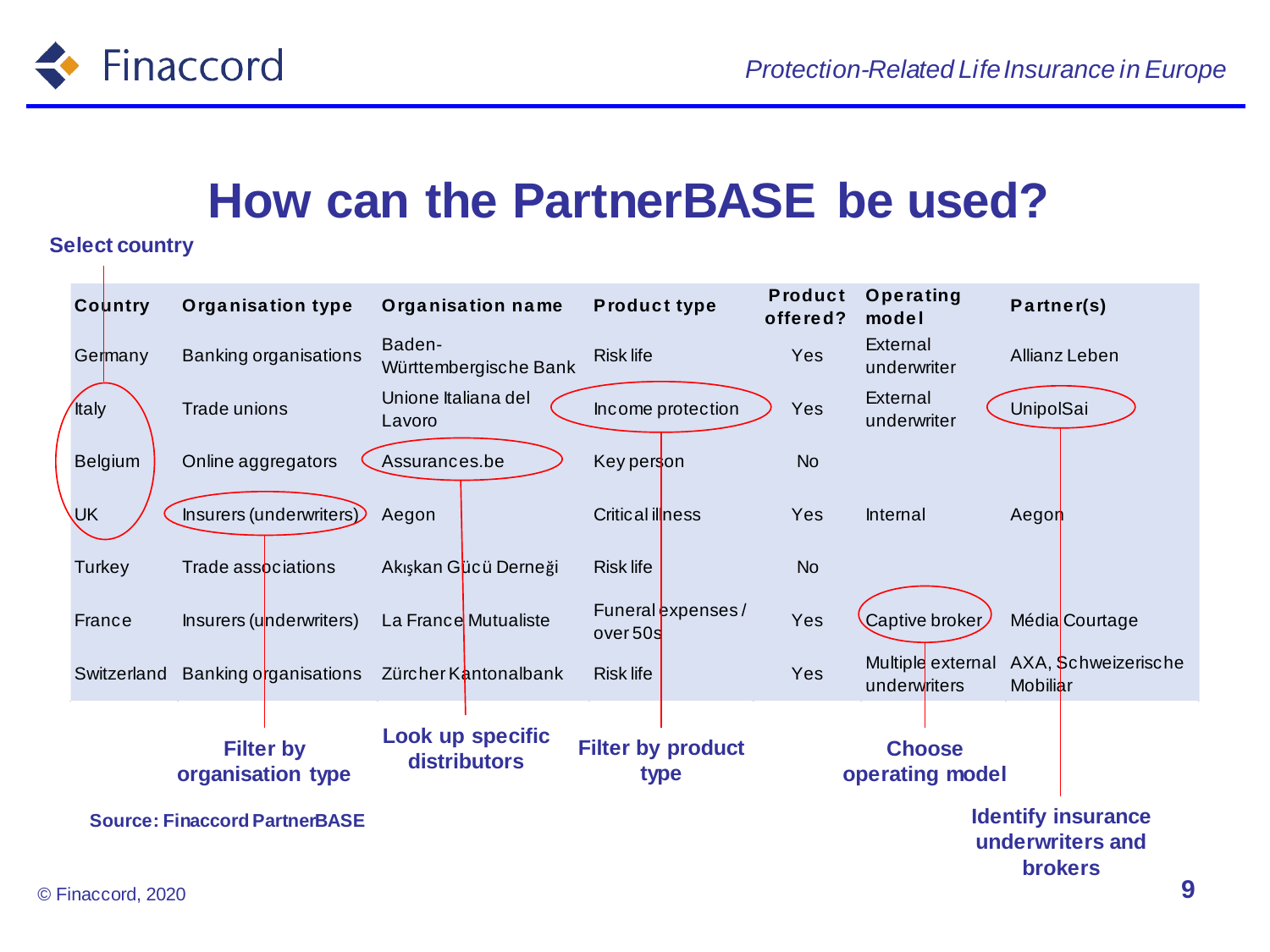

### **What are some of the key findings?**

**1. Across the ten countries, total premiums for protectionrelated life insurance amounted to EUR 50 billion in 2019…**



**Source: Finaccord Protection-Related Life Insurance Model**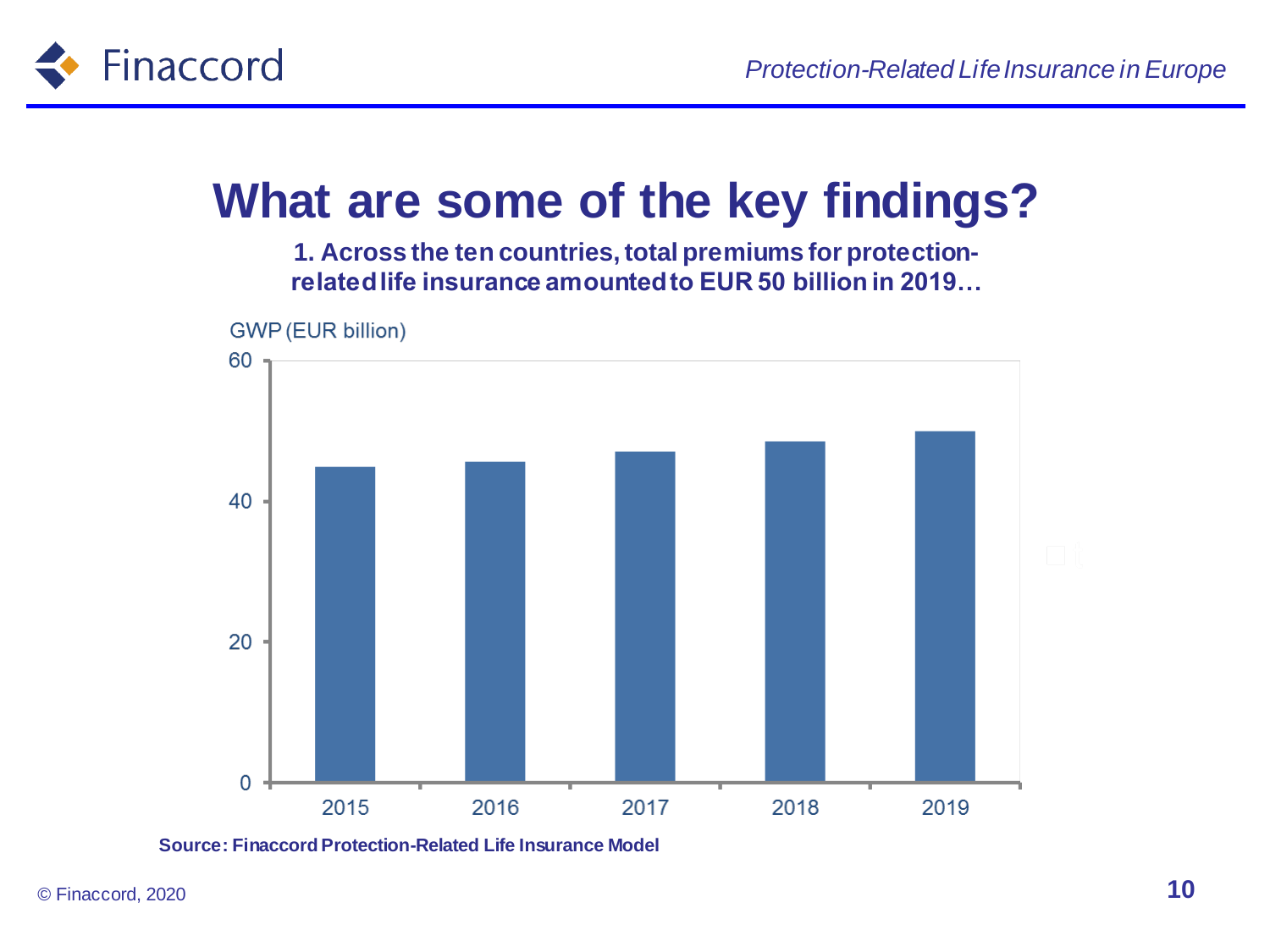

#### **What are some of the key findings? (cont.)**

#### **2. …but with very diverse market sizes and growth rates**



**Source: Finaccord Protection-Related Life Insurance Model**

© Finaccord, 2020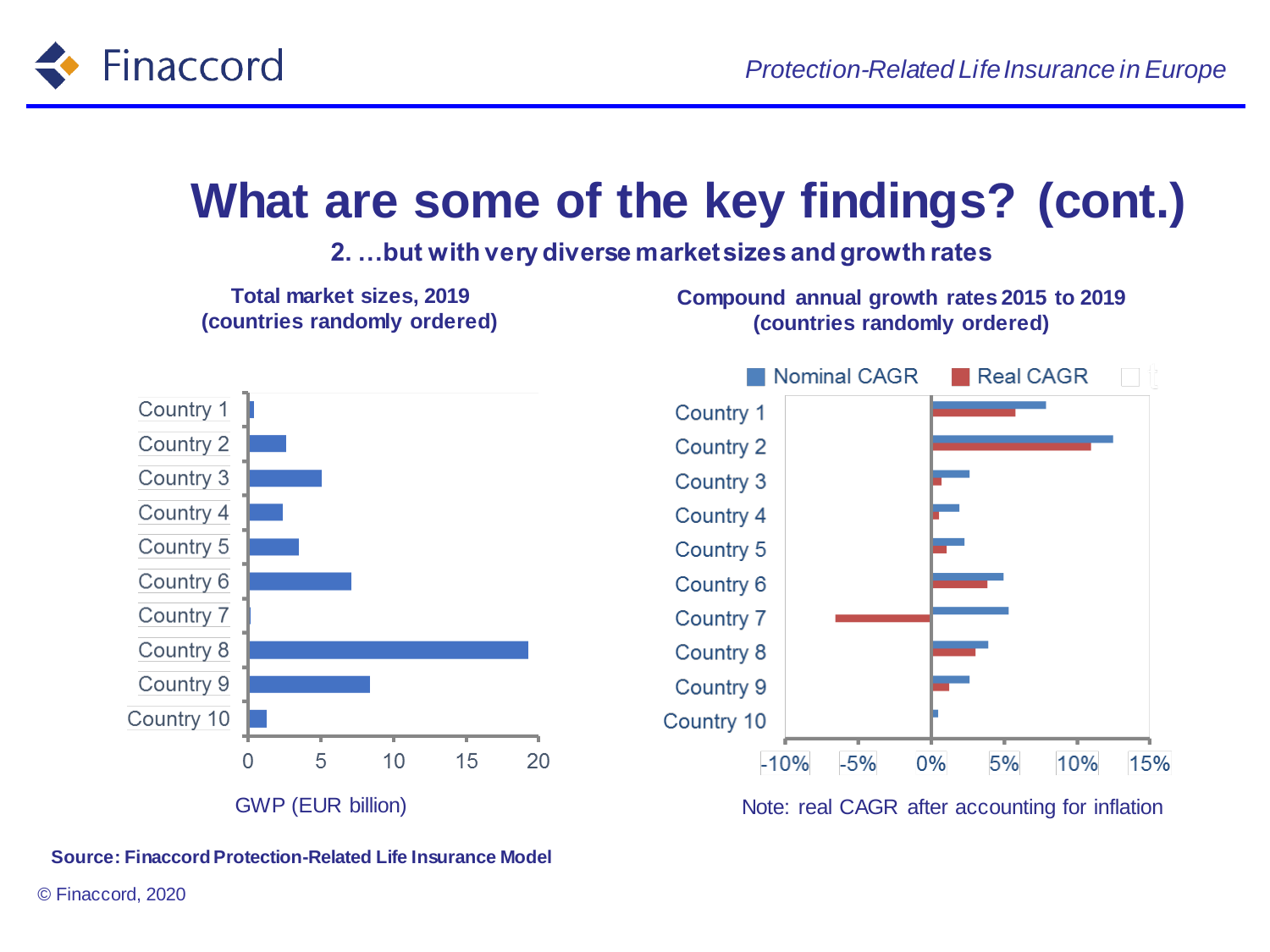

#### **What are some of the key findings? (cont.)**

**3. While risk life cover tends to be dominant, other product types can form significant markets…**



**Segmentation of gross written premiums in country X**

#### **Source: Finaccord Protection-Related Life Insurance Model**